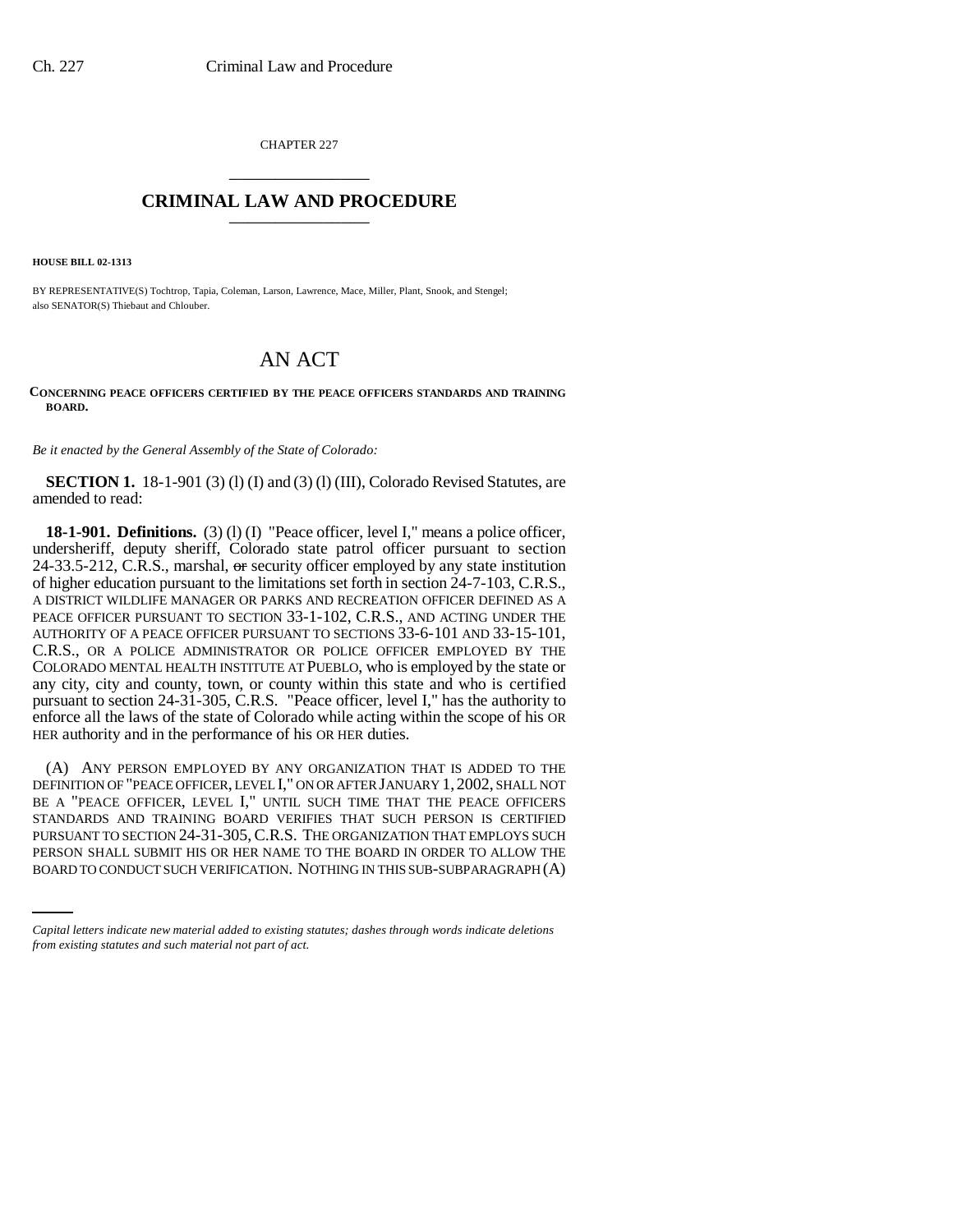SHALL APPLY TO ANY PERSON EMPLOYED BY AN ORGANIZATION THAT WAS LISTED IN THE DEFINITION OF "PEACE OFFICER, LEVEL I," PRIOR TO JANUARY 1, 2002.

(B) ANY PERSON EMPLOYED BY ANY ORGANIZATION THAT IS ADDED TO THE DEFINITION OF "PEACE OFFICER, LEVEL I," ON OR AFTER JANUARY 1, 2002, SHALL BE REQUIRED TO COMPLETE A MINIMUM OF FORTY HOURS OF CONTINUING LAW ENFORCEMENT EDUCATION PER YEAR, OR SUCH NUMBER OF HOURS OTHERWISE REQUIRED BY LAW, IN ORDER TO CONTINUE TO BE CLASSIFIED AS "PEACE OFFICER, LEVEL I". NOTHING IN THIS SUB-SUBPARAGRAPH (B) SHALL APPLY TO ANY PERSON EMPLOYED BY AN ORGANIZATION THAT WAS LISTED IN THE DEFINITION OF "PEACE OFFICER, LEVEL I," PRIOR TO JANUARY 1, 2002.

(III) "Peace officer, level II," means an inspector of the state licensing authority under the "Colorado Beer Code" or the liquor enforcement division under section 12-47-904, C.R.S., or part 5 of article 35 of title 24, C.R.S.; an authorized investigator of the state lottery division pursuant to section 24-35-205 (3) or 24-35-206 (7), C.R.S.; any authorized investigator and the director of the division of gaming and the executive director of the department of revenue pursuant to section 12-47.1-204, C.R.S.; any fire arson investigator appointed by the chief of any fire department and approved by the sheriff or the chief of police of the jurisdiction in which such fire arson investigator performs duties; any officer, guard, or supervisory employee within the department of corrections, except the inspector general and any investigators appointed pursuant to section 17-1-103.8, C.R.S., employed by the department of corrections; a security guard employed by the state of Colorado; a security officer as defined in section 24-7-101, C.R.S.; a district wildlife manager, special district wildlife manager or parks and recreation officer defined as a peace officer pursuant to section 33-1-102, C.R.S., and acting under the authority of a peace officer pursuant to sections  $33-6-101$  and  $33-15-101$  SECTION 33-6-101, C.R.S.; an investigator for the division of racing events and the investigator's supervisors, including the director of the division of racing events pursuant to section 12-60-203, C.R.S., or a railroad employee defined as a peace officer pursuant to section 40-32-104.5, C.R.S., who shall have access to Colorado bureau of investigation fugitive and stolen property records. "Peace officer, level II," has the authority to enforce all the laws of the state of Colorado while acting within the scope of his OR HER authority and in the performance of his OR HER duties, and section 18-1-106 (1.5) and section 18-3-107 shall apply to "peace officer, level II".

**SECTION 2.** 24-7-103, Colorado Revised Statutes, is amended to read:

**24-7-103. Powers conferred.** (1) Security officers employed and commissioned pursuant to this article, when operating on state owned or leased property, are hereby granted all the powers conferred by law upon peace officers to carry weapons and to make arrests. but

(2) When not on state owned or leased property, such SECURITY officers EMPLOYED AND COMMISSIONED PURSUANT TO THIS ARTICLE shall not have any authority not possessed by private citizens to arrest, investigate, or carry weapons. THIS SUBSECTION (2) SHALL NOT APPLY TO PEACE OFFICERS, LEVEL I, AS DEFINED IN SECTION 18-1-901 (3) (I) (l), C.R.S.

**SECTION 3.** 24-31-303, Colorado Revised Statutes, is amended BY THE